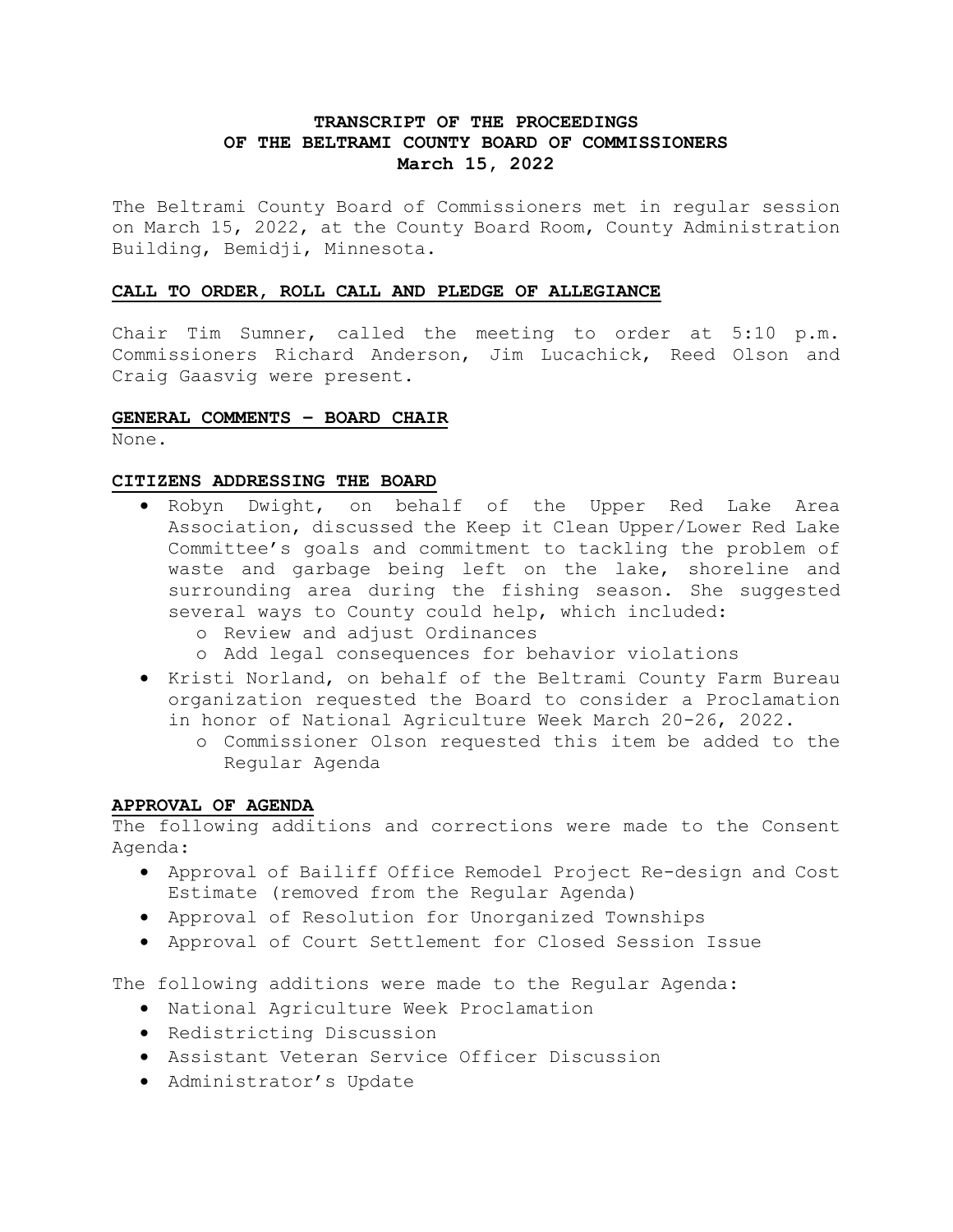#### **GENERAL BUSINESS**

## Approved Agenda and Amendments

A motion to approve the Agenda and Amendments was made by Commissioner Anderson, seconded by Commissioner Olson, and unanimously carried.

#### Approved Consent Agenda

A motion to approve the Consent Agenda was made by Commissioner Gaasvig, seconded by Commissioner Lucachick, and unanimously carried.

### **CONSENT ITEMS**

#### Approved Minutes

The Board, by adoption of its Consent Agenda, approved the Minutes of the Board of Commissioners Work Meeting held March 1, 2022, and the Minutes of the Board of Commissioners Regular Meeting held March 1, 2022, as submitted.

#### Approved Auditor/Treasurer Warrant Payment Listing

The Board, by adoption of its Consent Agenda, received and approved the warrant payment listing submitted by the Auditor/Treasurer's Office.

Approved Payment of Auditor/Treasurer Bills

The Board, by adoption of its Consent Agenda, approved payment of Auditor/Treasurer bills, as submitted.

# Approved Memorandum of Understanding for Bridge Replacement

The Board, by adoption of its Consent Agenda, approved the Memorandum of Understanding between Beltrami County and Shotley Township for Bridge Replacement Project on Otto Way, as submitted.

# Approved Resolution and Agreement with MN/DOT for Construction Project

The Board, by adoption of its Consent Agenda, approved the Agreement with MN/DOT and Resolution for the construction of the TH71 and Anne Street roundabout Intersection project:

BE IT RESOLVED that Beltrami County enter into MN/DOT Agreement No. 1048789 with the State of Minnesota, Department of Transportation for the following purposes:

To provide for payment by the County to the State of the County's share of the costs of the bituminous and concrete surfacing, storm sewer, sidewalk, and lighting construction and other associated construction to be performed upon, along, and adjacent to Trunk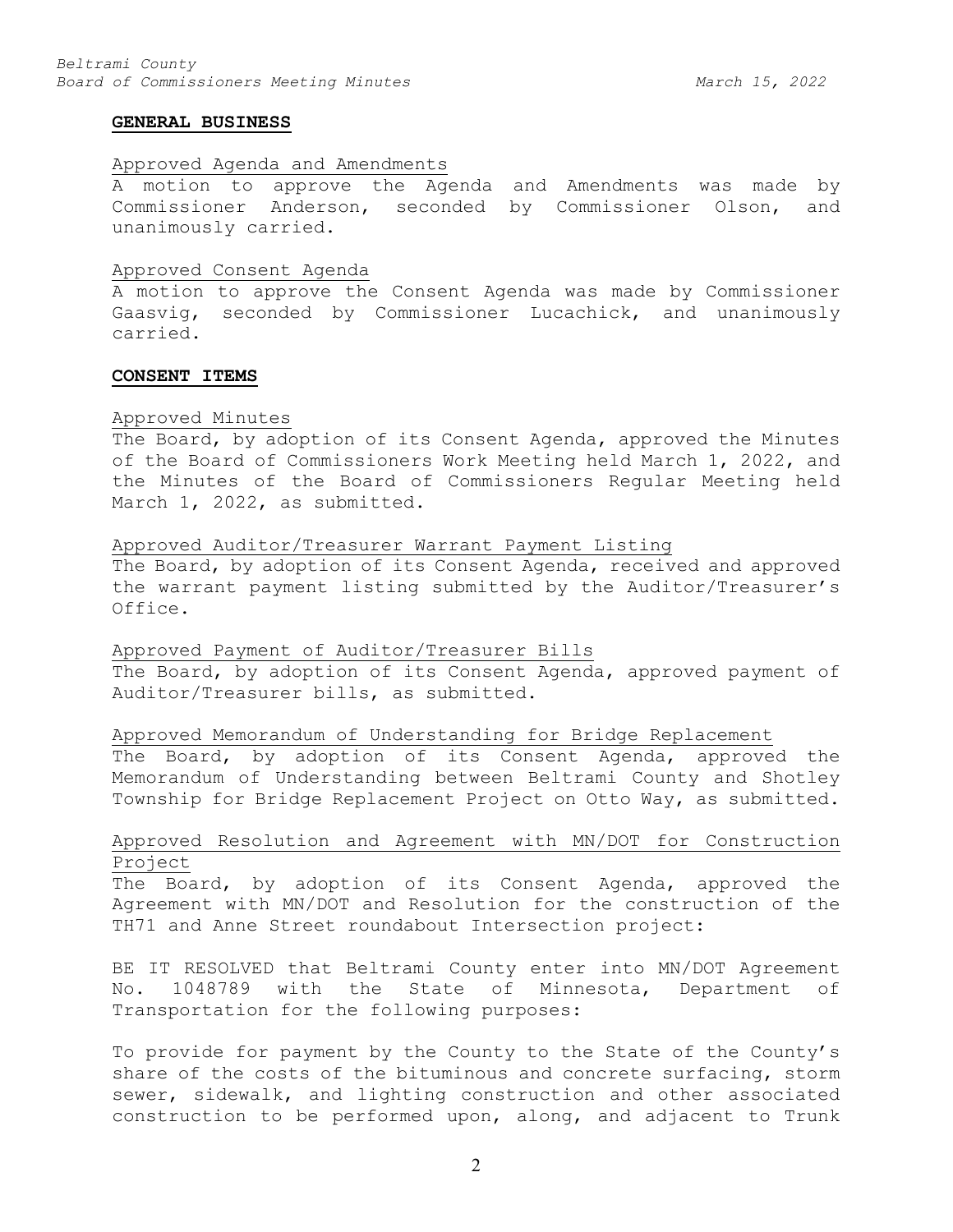*Beltrami County* Board of Commissioners Meeting Minutes March 15, 2022

Highway No 71 from Trunk Highway No 197 to 0.8 miles north of County State Aide Highway No 59, Anne Street from 600 feet west of Trunk Highway No 71 to Trunk Highway No 71, and County State Aid Highway No 52 from Trunk Highway No 71 to 1,100 feet east of Trunk Highway No 71 within the corporate City limits under State Project No 104-070-001, State Aid Project No 105-010-018, State Project No. 004-070-028, State Aid Project No 004-652-005, and State Project No 0410-50 (TH 71=004).

BE IT FURTHER RESOLVED that Highway Engineer, Bruce Hasbargen, and County Administrator, Tom Barry, are authorized to execute the Agreement and any amendments to the Agreement.

#### Approved Bids for SP004-070-033 SFDR, SP 004-605-029

The Board, by adoption of its Consent Agenda, approved the lowest responsible bidder for project SP 004-070-033 SFDR and SP 004-605- 029 Bituminous surfacing bituminous shoulders, edge line rumbles and 6" pavement markings to Mark Sand & Gravel, Co. in the amount of \$2,986,613.55, as submitted.

### Approved Bids for SP 004-070-034

The Board, by adoption of its Consent Agenda, approved the bid award to the lowest responsible bidder for project SP 004-070-034 LED Stop Sign Installation to Night Train Trucking, Inc, in the amount of \$21,664.00 as submitted.

## Approved Bids for SP 004-070-035

The Board, by adoption of its Consent Agenda, approved the bid award to the lowest responsible bidder for project SP 004-070-035 Ground in Wet-Reflective Edge Line Pavement Markings to Sir Line-A-Lot LLC in the amount of \$41,964.00 as submitted.

#### Approved Bids for SP 004-070-036

The Board, by adoption of its Consent Agenda, approved the bid award to the lowest responsible bidder for project SP 004-070-036 Sign & Pavement Markings to Warning Lites o Minnesota in the amount of 449,591.40 as submitted.

## Approved Bids for SP 004-070-037

The Board, by adoption of its Consent Agenda, approved the bid award to the lowest responsible bidder for project SP 004-070-037 Chevrons to Interstate Traffic Signs Inc in the amount of \$7,469.90 as submitted.

Approved Health & Human Services Family Child Care Licenses The Board, by adoption of its Consent Agenda, approved the family child care licenses, as submitted.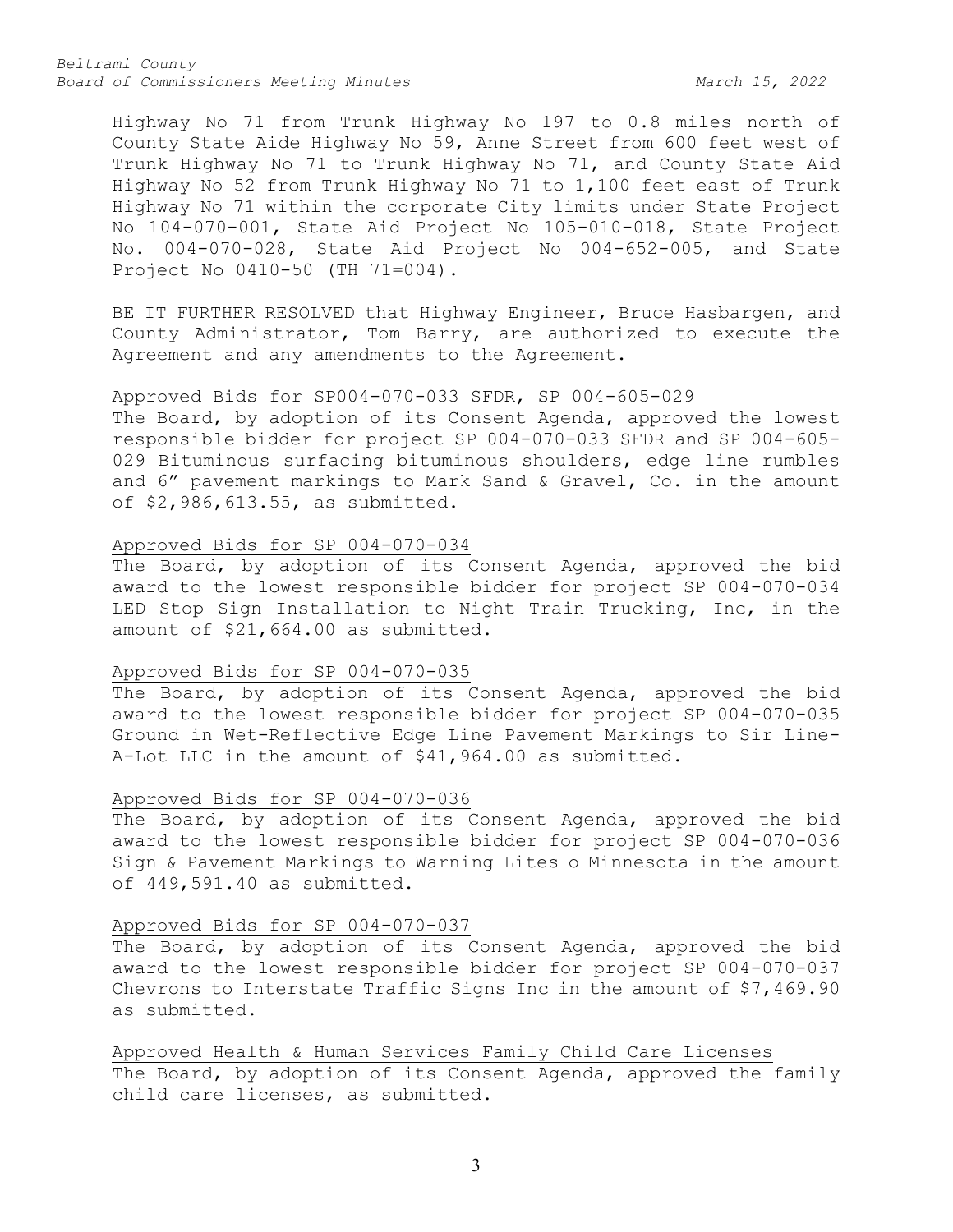Approved Health & Human Services Family Foster Care Licenses The Board, by adoption of its Consent Agenda, approved the family foster care licenses, as submitted.

#### Approved Health & Human Services Warrant Payment List

The Board, by adoption of its Consent Agenda, received and approved the warrant payment listing submitted by Health & Human Services Department.

# Approved Bailiff Office Remodel Project Re-design and Cost Estimate

The Board, by adoption of its Consent Agenda, approved the architectural re-design and cost estimate for the Bailiff Office Remodel Project, as submitted.

## Approved the Resolution for Unorganized Townships

The Board, by adoption of its Consent Agenda, approved the Resolution to re-establish precincts and polling places for unorganized townships:

WHEREAS, the legislature of the State of Minnesota has been redistricted; and

WHEREAS, Minnesota Statute 204B.14, subd. 3(d) requires that precinct boundaries must be reestablished within 60 days of when the legislature has been redistricted or at least 19 weeks before the state primary election, whichever comes first;

NOW THEREFORE BE IT RESOLVED that the County of Beltrami acting as Unorganized Township Board hereby reestablishes the boundaries of the voting precincts and polling places as follows:

Unorganized Precinct #1 Big Grass Township Winner Township Yale Township Northwood Township Township 157N R37W Township 157N R36W

Mail Ballot Precinct Auditor-Treasurer's Office 701 Minnesota Ave NW Bemidji, MN 56601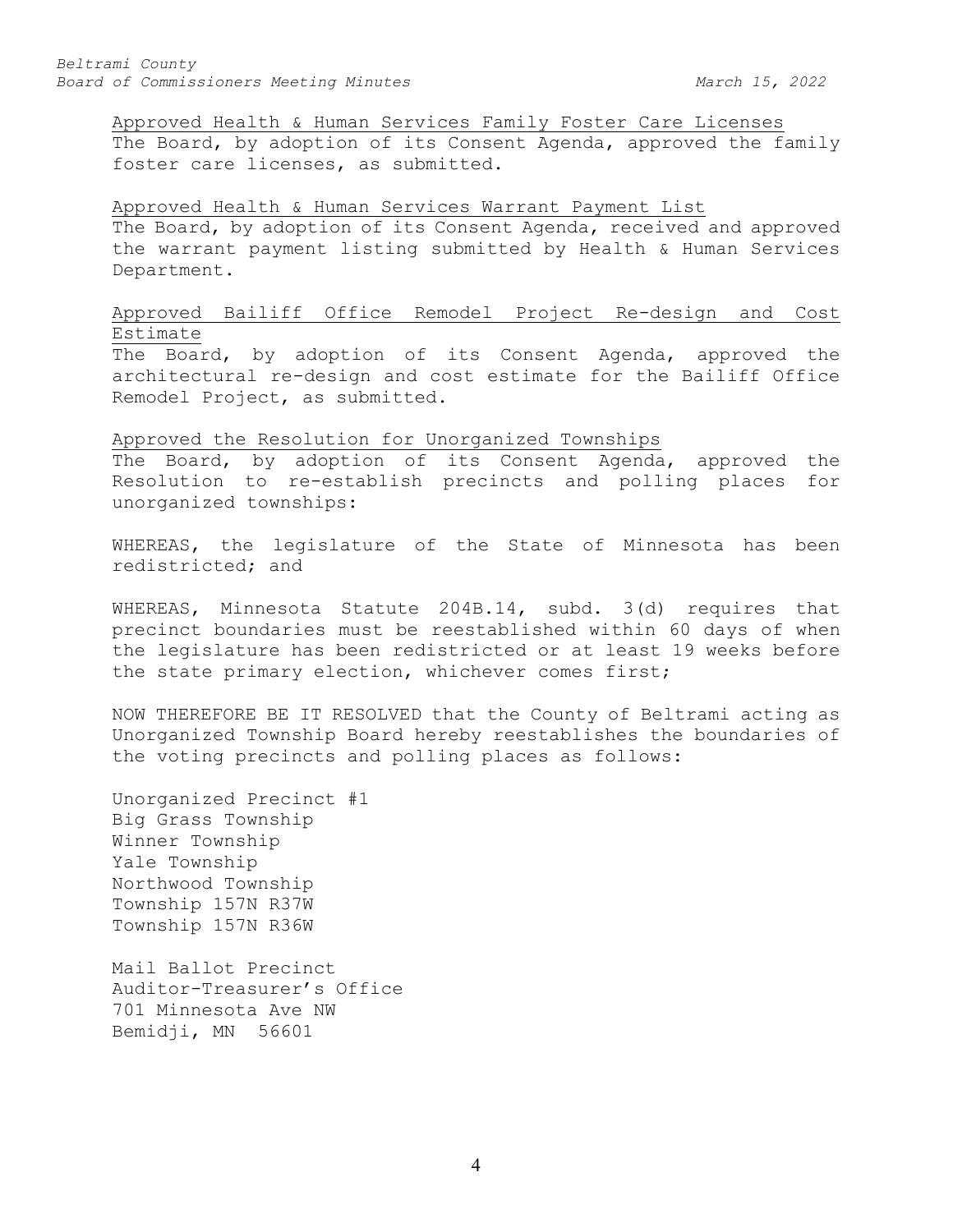Unorganized Precinct #2 Eland Township Red Lake Township Birch Island Township Township 156N R31W Township 156N R30W

Mail Ballot Precinct Auditor-Treasurer's Office 701 Minnesota Ave NW Bemidji, MN 56601

Unorganized Precinct #3 Brook Lake Township

Mail Ballot Precinct Auditor-Treasurer's Office 701 Minnesota Ave NW Bemidji, MN 56601

Approved Court Settlement for Closed Session Issue

The Board, by adoption of its Consent Agenda, approved the Court Settlement for Case No. 04-CV-20-3489.

### **REGULAR AGENDA**

Public Hearing: Proposed Short Term Rental Ordinance

The Environmental Service Department and the Planning Commission have had multiple work sessions creating a Short Term Rental Ordinance including a public hearing on October 11, 2021 to hear comments from citizens. A draft Ordinance was delivered to the County Board on February 1, 2022 and a Puli Hearing set for March 15, 2022.

Environmental Services Director, Brent Rud, introduced the Ordinance.

Commissioner Sumner opened the Public Hearing.

- Bruce Schuman of Hines MN, suggested several changes/clarifications to the Ordinance.
- Michelle Tuff (spelling?), owner of an Air B&B on the Mississippi River commented on the positive experiences they have had with guests.
- Muriel Gilman, resident in Northern Township and owner of a STR in Jackson Hole, WY, made suggestions to proceed conservatively.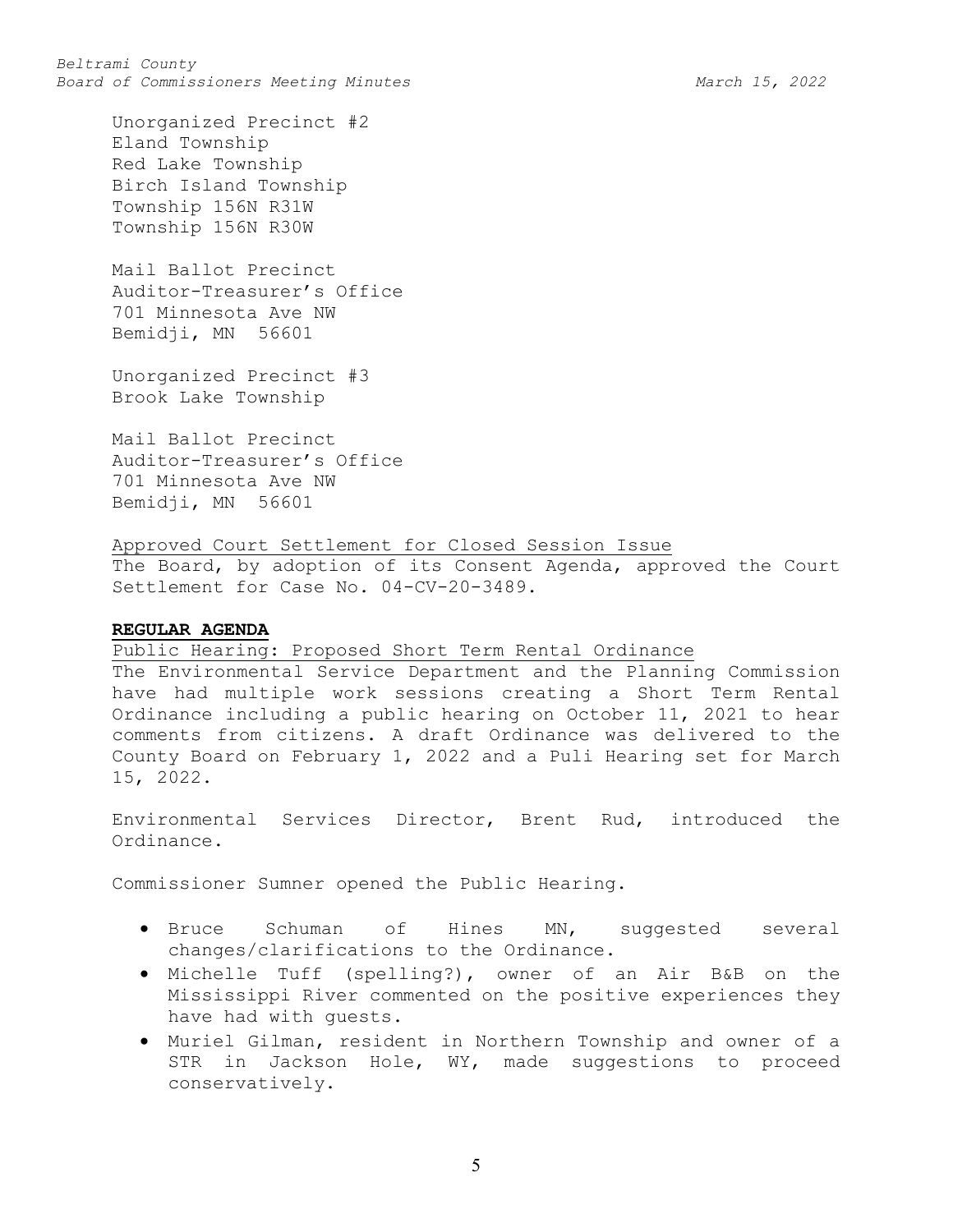- Mike Haws, resident in Hines Township suggested addressing RV's on undeveloped lots, permit terms and trespass in more detail in the Ordinance.
- Pat Kovar, resident & Hines Township Supervisor pointed out the hazards of parked cars blocking roadways and access.
- Miles Rouland, resident in Bagley MN and owner of Air B&B in Upper Red Lake has had no issues with renters or neighbors at his establishment.
- Deb Schuman of Hines MN, commented on noticing Realtors advertising properties in the area as potential VRBO and Air B&B property.
- Alyssa McNallan, resident in Bemidji MN and owner of a STR on Moose Lake stated that she has very strict requirements and a screening process for potential renters and has had nothing but positive experiences.

Commissioner Sumner closed the Public Hearing at 6:10 pm.

Brent Rud addressed the Board at this time to read a statement from resident Becky Livermore, stating she is against Short Term Rentals and sees no community benefit to their existence.

Comments and suggestions will be reviewed by the Planning Commission and any changes/updates to the Proposed Ordinance will then be brought back before the County Board.

### Swearing-in New Sheriff Deputy

Sheriff Ernie Beitel, introduced and swore in new deputy Benjamin Powell.

#### National Agriculture Week Proclamation

A motion was made by Commissioner Olson and seconded by Commissioner Anderson to approve the National Agriculture Week Proclamation. Unanimously carried.

Read aloud by Commissioner Sumner:

WHEREAS there are more than 2 million farm families in America, *(USDA National Agricultural Statistics Service, Census of Agriculture, 2017)*

WHEREAS there are close to 70,000 farm families in Minnesota, *(State Summaries, USDA, NASS, 2017)*

WHEREAS there are close to 600 farm families in Beltrami County, *(County Profiles, MDA, NASS 2017)* WHEREAS Beltrami County agriculture and related industries support about 2,500 jobs, which accounts for 9% of the total jobs in the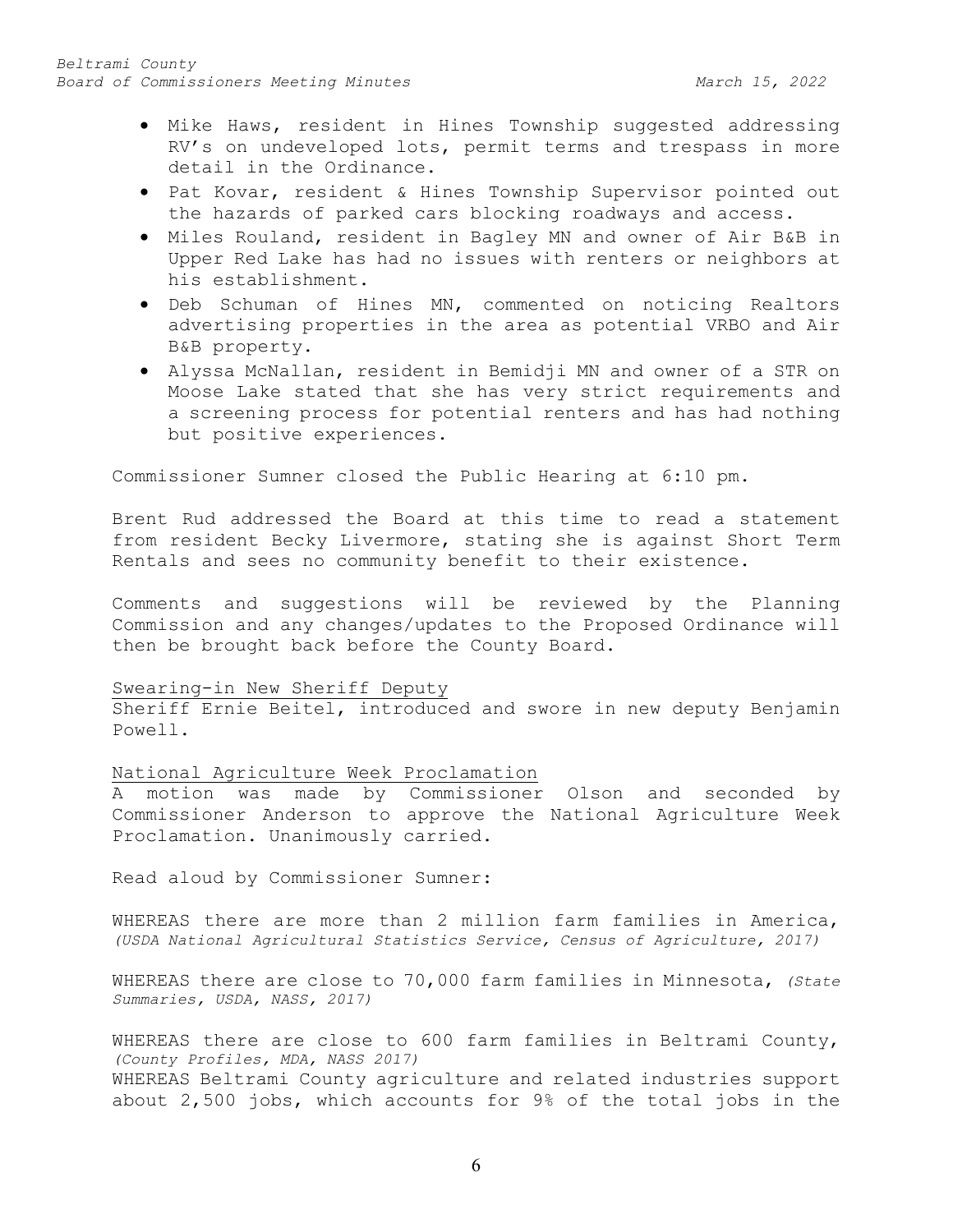*Beltrami County* Board of Commissioners Meeting Minutes March 15, 2022

county, *(County Highlights, Economic Contribution Study of MN Agriculture and Forestry, MN Agri Growth, 2020)*

WHEREAS Beltrami County has close to 170,000 acres of farmland, *(County Profiles, MDA, NAAS 2017)*

WHEREAS the Beltrami County agricultural and related industries total sales generates close to \$400 million annually, *(County Highlights, Economic Contribution Study of MN Agriculture and Forestry, MN Agri Growth, 2020)*

WHEREAS there is an estimated \$12.5 million in labor income supported by agriculture and related industries in Beltrami County, (*County Highlights, Economic Contribution Study of MN Agriculture and Forestry, MN Agri Growth, 2020)*

NOW THEREFORE, the Beltrami County Board of Commissioners, hereby proclaim the week of March 20-March 26, 2022, as National Agriculture Week and recognize to all the important contributions of Beltrami County Agriculture.

#### Redistricting Discussion

After further discussion around redistricting options and scenarios and the uncertainty of the potential affects from the City of Bemidji's yet to be determined redistricting, members of the Board to hold a special Work Session on April 12 from 3-5 pm to discuss and review redistricting options.

No maps were decided upon for presentation during the Public Hearing on April 5, 2022.

A motion was made by Commissioner Lucachick, and seconded by Commissioner Anderson, to hold a Special Work Session on April 12, 2022 from 3-5 pm to discuss redistricting of commissioner districts. Unanimously carried.

### Assistant Veteran Services Officer Position

A motion was made by Commissioner Olson, and seconded by Commissioner Anderson to approve the Assistant Veteran Service Officer as a full-time, benefitted position with no impact to the 2022 budget and approximately a \$32,000 budget impact after 2022. Unanimously carried.

#### Administrator's Report

- Have received a request for a National therapy Animal Day. Will be brought to the Board for discussion.
- OSHA invited for an on-site consultation on March 29-30.
- AMC Leadership Conference March 28 April 1